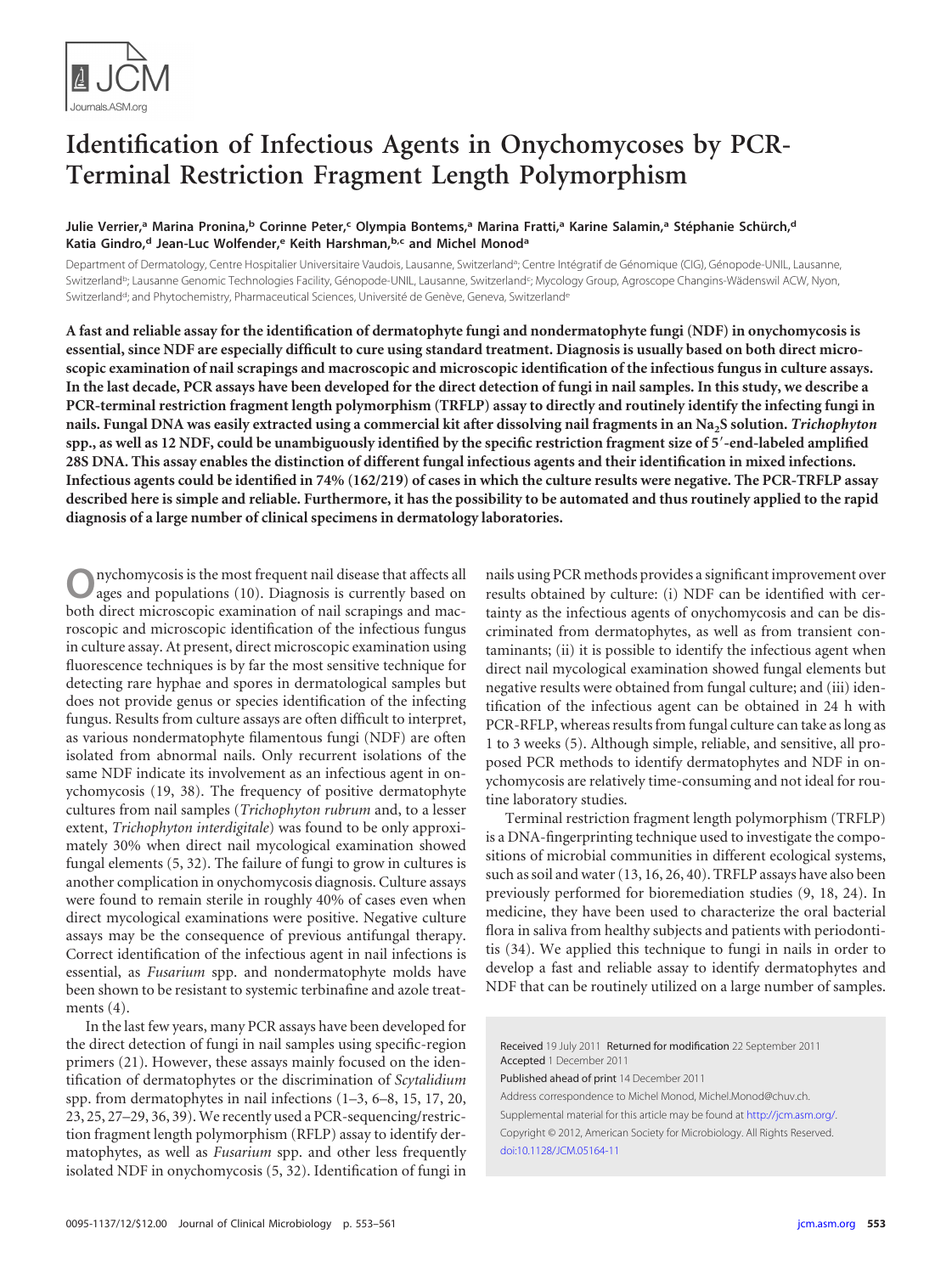### **MATERIALS AND METHODS**

**Nail samples.** Nail samples were obtained from patients examined for suspected onychomycosis at the Department of Dermatology, Centre Hospitalier Universitaire Vaudois (CHUV), Lausanne, Switzerland. A total of 679 samples from abnormal nails were analyzed in the present work. In 624 samples, fungal elements were observed *in situ* by direct mycological examination (positive samples). In 55 samples, fungal elements were not observed (negative samples). The clinical diagnosis of onychomycosis was based on a positive direct mycological examination in an abnormal nail. Twenty samples from healthy patients were also tested as negative controls.

**Clinical-sample processing.** Routinely, one portion of each clinical sample was examined in a dissolving solution using a fluorochrome [\(4,](#page-8-5) [5,](#page-8-3) [30\)](#page-8-28). The solution was prepared by dissolving 1 g of sodium sulfide ( $\text{Na}_2\text{S}$ ) (Sigma, St. Louis, MO) in 7.5 ml distilled water and subsequently adding 2.5 ml ethanol. Thereafter, 20  $\mu$ l of a 1% aqueous solution of Tinopal UNPA-GX (fluorescent brightener 28; Sigma, St. Louis, MO) was added to this mixture. The sample preparations were examined using a Zeiss Axioskop fluorescence microscope with excitation between 400 and 440 nm (Zeiss, Thornwood, NY). In parallel, another portion of each sample was divided into two test tubes. The first tube contained Sabouraud's agar medium with chloramphenicol (50  $\mu$ g/ml), and the second tube contained Sabouraud's agar medium with chloramphenicol plus actidione (400  $\mu$ g/ml) (Bio-Rad, Hercules, CA) [\(5\)](#page-8-3). The cultures were incubated at 30°C. Growing fungi were identified after 10 to 14 days of growth by macroscopic and microscopic examination, as previously described [\(12\)](#page-8-29). A third portion of the samples was finally stored at room temperature in a dry box for further DNA extraction, PCR, and TRFLP analysis.

**Fungal-DNA extraction.** Fungal DNA was extracted from nail samples and fresh fungal cultures on Sabouraud's agar medium using the DNeasy Plant Minikit (Qiagen AG, Hombrechtikon, Switzerland) according to the manufacturer's protocol. Nail fragments (20 to 100 mg) were incubated overnight in 500  $\mu$ l of sodium sulfide dissolving solution (10% [wt/vol] Na<sub>2</sub>S [Sigma], 25% [vol/vol] ethanol) (see above) without fluorochrome. After centrifugation at 8,000  $\times$  g for 2 min, the sample precipitate containing fungal elements was washed twice with distilled water [\(5\)](#page-8-3). Approximately 1 cm<sup>2</sup> of growing mycelium was used. The extracted DNA was stored at -20°C for subsequent repetition of TRFLP analyses.

**Fungal 28S rDNA TRFLP assay [\(Fig. 1\)](#page-2-0).** 28S ribosomal DNA (rDNA) was amplified by PCR using ReadyMix *Taq* PCR Mix with MgCl<sub>2</sub> (Sigma) coupled with large-subunit forward fluorescently labeled primer LSU1 (5'-GATAGCGMACAAGTAGAGTG-3') and reverse primer LSU2 (5'-G TCCGTGTTTCAAGACGGG-3') [\(33\)](#page-8-30). LSU1 primer was fluorescently labeled at the 5' terminus with either Red-ATTO565 or Yellow-ATTO550 (Microsynth AG, Balgach, Switzerland). Red-ATTO565 was utilized to label amplicons used to prepare the reference ladder (see below). Yellow-ATTO550 was utilized to label amplicons from clinical strains or clinical samples. Extracted fungal DNA (5  $\mu$ l), 1  $\mu$ M (each) forward and reverse primers, and 25  $\mu$ l of DNA polymerase reaction mixture were mixed with nuclease-free water to give a total reaction volume of 50  $\mu$ l. The reaction mixture was incubated for 1 min at 94°C; subjected to 30 cycles of 0.5 min at 94°C, 0.5 min at 55°C, and 0.5 min at 72°C; and finally incubated for 10 min at 72°C on an ABI 2720 thermocycler (Applied Biosystems, Inc., Carlsbad, CA).

Restriction enzyme digestions were performed at 37°C for 60 min. Twenty microliters of PCR product; 1  $\mu$ l of AvaI, 1  $\mu$ l of AvaII, and 1  $\mu$ l of StuI restriction endonucleases (New England BioLabs, Ipswich, MA); and 5  $\mu$ l of 10 $\times$  reaction buffer (NEBuffer 4) were mixed with deionized water to give a total reaction volume of 50  $\mu$ l. Restriction fragments were subsequently purified using a High Pure PCR Purification kit (Roche Diagnostics, Basel, Switzerland).

Concentrations of PCR products from nail samples were estimated on 0.8% (wt/vol) agarose gels with a known amount of DNA Molecular Weight Marker XIV (Roche) and ranged from no detection to  $150 \text{ ng}/\mu\text{l}$ . After purification of digested PCR products, the DNA concentration was measured for 50 samples with a spectrophotometer (BioPhotometer Plus; Vaudaux-Eppendorf, Basel, Switzerland). The DNA concentration varied from 2 to 60 ng/ $\mu$ l, and different concentrations were used to test the limits of detection by a DNA analyzer.

*Trichophyton* spp. and NDF infecting nail samples were identified by the specific restriction fragment size of 5'-end-labeled amplified 28S rDNA. TRFLP analysis was performed in a MicroAmp Optical 96-well reaction plate (Applied Biosystems). GeneScan-LIZ[500] size standard (0.3  $\mu$ l; Applied Biosystems) and 11.7  $\mu$ l of Hidi formamide (Applied Biosystems) was added to 1.5  $\mu$  of the purified PCR product and 1.5  $\mu$  of the reference ladder (see "Preparation of a reference ladder for TRFLP assay" below). At this step, the manufacturer of the DNA analyzer suggests a DNA concentration ranging between 5 and 20 ng. The fluorescently labeled terminal restriction fragments were separated and detected on a 3730 DNA Analyzer using POP-7 polymer, the G5 dye set, and a Genemapper\_G5\_50\_POP7 run module (Applied Biosystems) at the Centre intégratif de Génomique (CIG), Génopode-UNIL, Lausanne, Switzerland [\(Fig. 1\)](#page-2-0). Data collected with the sequencer were then uploaded in GeneMapper software v4.0 (Applied Biosystems) for analysis.

The enzymes for RFLP and TRFLP were chosen by bioinformatics analysis. Theoretical digestions and restriction fragment length polymorphisms were analyzed using ApE-A plasmid Editor software (M. W. Davis). In a previous study, we showed that *Trichophyton* spp. (*T. rubrum* and *T. interdigitale*), *Fusarium* spp. (*Fusarium oxysporum* and *Fusarium solani*), and other NDF (*Aspergillus* spp. [*Aspergillus versicolor* and *Aspergillus flavus*], *Acremonium* spp. [*Acremonium alternatum* and *Acremonium strictum*], *Candida* spp. [*Candida albicans* and *Candida parapsilosis*], *Scopulariopsis brevicaulis*, and *Penicillium citrinum*) were infectious agents in onychomycoses [\(5\)](#page-8-3). Bioinformatics analysis allowed the discrimination of these fungi by RFLP using combined AvaI, AvaII, and StuI digestions [\(Table 1\)](#page-2-1).

**Preparation of a reference ladder for TRFLP assay.** One isolate representing each of 12 nail-infectious species was used to prepare a reference ladder for the TRFLP assay [\(Fig. 2](#page-2-2) and 3). 28S rDNA was amplified under standard conditions using primer LSU1 fluorescently labeled at the 5' terminus with Red-ATTO565 and primer LSU2. Digestion of the PCR products was then performed using mixed AvaI, AvaII, and StuI. The restriction products were purified using filter tubes as described in Materials and Methods. The purified digested products were visualized on agarose gels stained with ethidium bromide [\(Fig. 2\)](#page-2-2). Comparable amounts of fluorescently labeled terminal restriction products from each fungus were mixed to generate a ready-to-use reference ladder (final concentration, 6 ng/ $\mu$ l). A clear peak separation for either the species or the genus of the incriminated fungi was observed using DNA Analyzer and GeneMapper software [\(Fig. 3\)](#page-3-0). *T. rubrum* and *T. interdigitale* were not distinguished from each other, nor were *C. parapsilosis* and *C. albicans*.

Different concentrations of digested DNA ranging from 2.5 to 30  $\frac{mg}{\mu}$  were tested to find the one giving the clearest result by TRFLP analysis. Optimal results were obtained using DNA concentrations ranging between 5 and 15 ng/ $\mu$ l. Below 5 ng/ $\mu$ l, peaks were not discernible, and above 15 ng/ $\mu$ l, they were too intense, leading to a high background and difficulty in visualizing the ladder.

**Agarose gel RFLP analysis.** An RFLP analysis was performed as a control for the sizes of the PCR products obtained from reference strains. PCR products were loaded onto 1.5% (wt/vol) agarose gels (Tris-borate-EDTA [TBE] buffer) and stained with ethidium bromide. A DNA PCR Low Ladder Marker Set (20- to 100-bp ladder; Sigma) was used. After running for 1.5 h at 6 V/cm, the DNA fragments were visualized with UV radiation (300 nm) and recorded photographically.

**Species identification by DNA sequencing.** DNA sequence analysis of the amplified 28S rDNA was used for species identification of 63 culture isolates and 42 nail samples where the infectious species remained unidentified by TRFLP. DNA sequencing was performed by Microsynth AG (Balgach, Switzerland) on an FLX Genome Sequencer (454 Sequencing;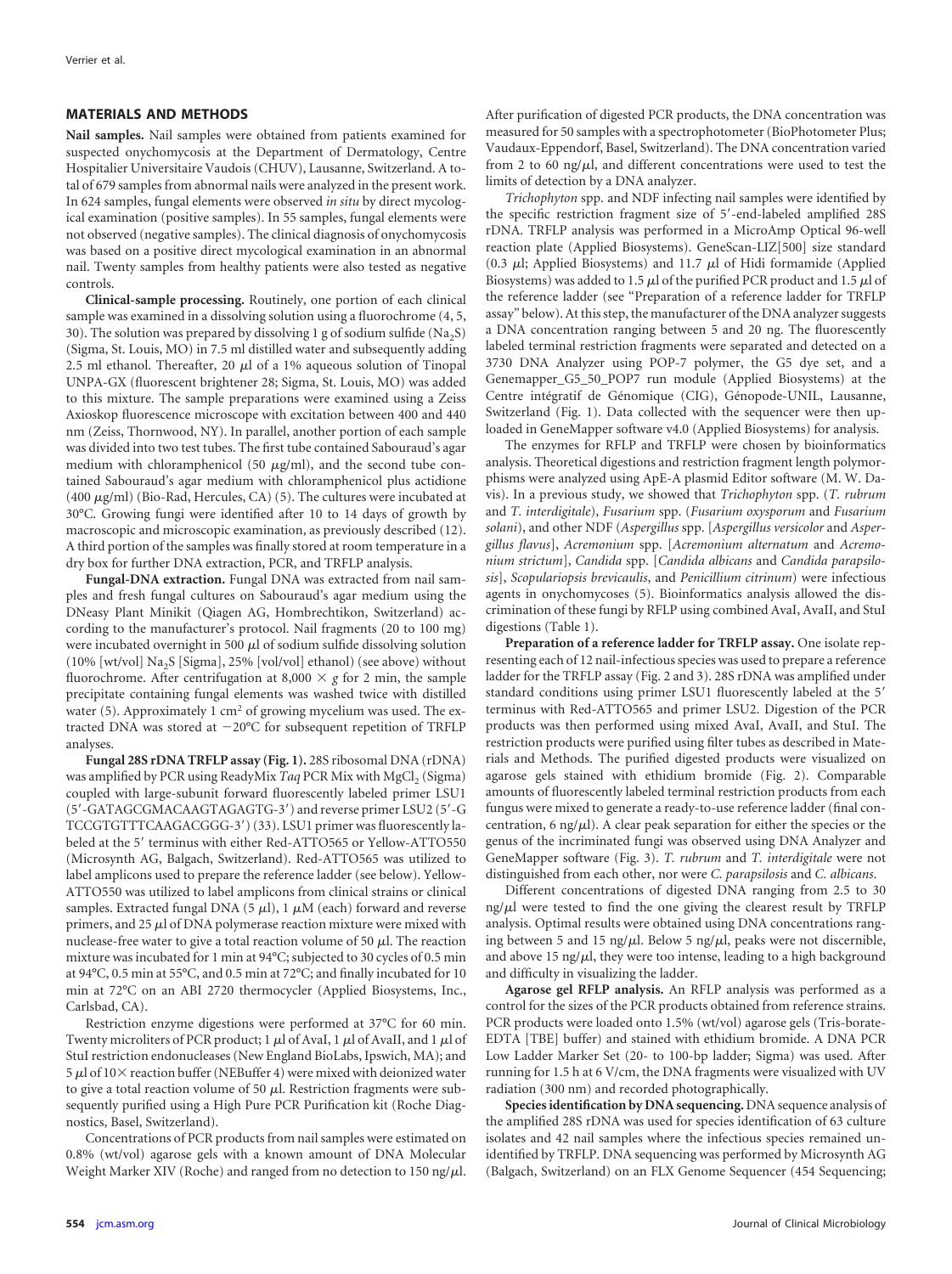

<span id="page-2-0"></span>**FIG 1** Overview of the PCR-TRFLP assay developed for fungal identification in onychomycosis. First, fungal DNA was extracted from nail samples. Then, 28S rDNA was amplified using a labeled forward primer. A single-step digestion of PCR amplicons with AvaI, AvaII, and StuI was completed. The digested PCR products were purified, and finally, the purified, digested, and labeled PCR products were separated using a DNA analyzer, and output data were analyzed with GeneMapper.

Roche) with part of the PCR DNA used for TRFLP analysis. The sequences were aligned with Multalin [\(10a;](#page-8-31) http://multalin.toulouse .inra.fr/multalin/multalin.html) and compared by BLAST on the NCBI database.

## **RESULTS**

**Principle of the developed TRFLP assay.** An overview of the developed TRFLP assay is shown in [Fig. 1.](#page-2-0) Total DNA was first extracted from nail samples, and the 28S rDNA was amplified using primer LSU1 fluorescently labeled with Yellow-ATTO550 and reverse primer LSU2. The PCR product was subsequently subjected to restriction enzyme digestion and purified. This step generated one fluorescently labeled fragment (the fragment retaining the 5<sup>'</sup>

<span id="page-2-1"></span>**TABLE 1** Fungal 28S rDNA sequences and RFLP used for preparation of the TRFLP reference ladder

| Species          | GenBank<br>accession no. | 28S PCR<br>size $(bp)^a$ | RFLP fragment size<br>$(bp)^b$ |
|------------------|--------------------------|--------------------------|--------------------------------|
| T. interdigitale | AF378738                 | 313                      | $98 + 49 + 55 + 111$           |
| T. rubrum        | AF378734                 | 314                      | $98 + 50 + 166$                |
| A. versicolor    | AY235001                 | 312                      | $104 + 36 + 102 + 70$          |
| C. albicans      | AY233747                 | 313                      | $121 + 192$                    |
| C. parapsilosis  | AY497686                 | 311                      | $121 + 190$                    |
| F. oxysporum     | AF060383                 | 311                      | $167 + 144$                    |
| P. citrinum      | AF033422                 | 312                      | $179 + 22 + 41 + 70$           |
| A. alternatum    | U57349                   | 308                      | $200 + 46 + 62$                |
| Alternaria sp.   | AY234951                 | 313                      | $209 + 41 + 63$                |
| S. brevicaulis   | AF378737                 | 308                      | $231 + 14 + 63$                |
| A. flavus        | AY216669                 | 312                      | $242 + 70$                     |
| A. strictum      | AY138482                 | 308                      | $246 + 62$                     |
| F. solani        | AY097316                 | 311                      | 311                            |

<span id="page-2-2"></span>*a* LSU1 and LSU2 primers were used.

*b* Restriction fragment size after digestion by a mixture of AvaI, AvaII, and StuI. Labeled terminal fragment sizes are in boldface.



**FIG 2** RFLP profiles of 28S ribosomal DNA PCR products used to prepare the TRFLP reference ladder. DNA was loaded onto a 1.5% agarose gel and stained with ethidium bromide. The PCR low ladder set (Sigma) was used as a molecular size marker. The different profiles were obtained from one strain representing each of the common infectious fungi in onychomycosis. Lane 1, *T. rubrum*; lane 2, *F. oxysporum*; lane 3, *F. solani*; lane 4, *A. flavus*; lane 5, *A. versicolor*; lane 6, *A. strictum*; lane 7, *A. alternatum*; lane 8, *P. citrinum*; lane 9, *S. brevicaulis*; lane 10, *C. parapsilosis*; lane 11, *Alternaria* spp. The 28S ribosomal DNA sequences and fragment sizes obtained by AvaI, AvaII, and StuI digestion are listed in [Table 1.](#page-2-1) The fragments that are red labeled in the reference ladder are indicated by asterisks.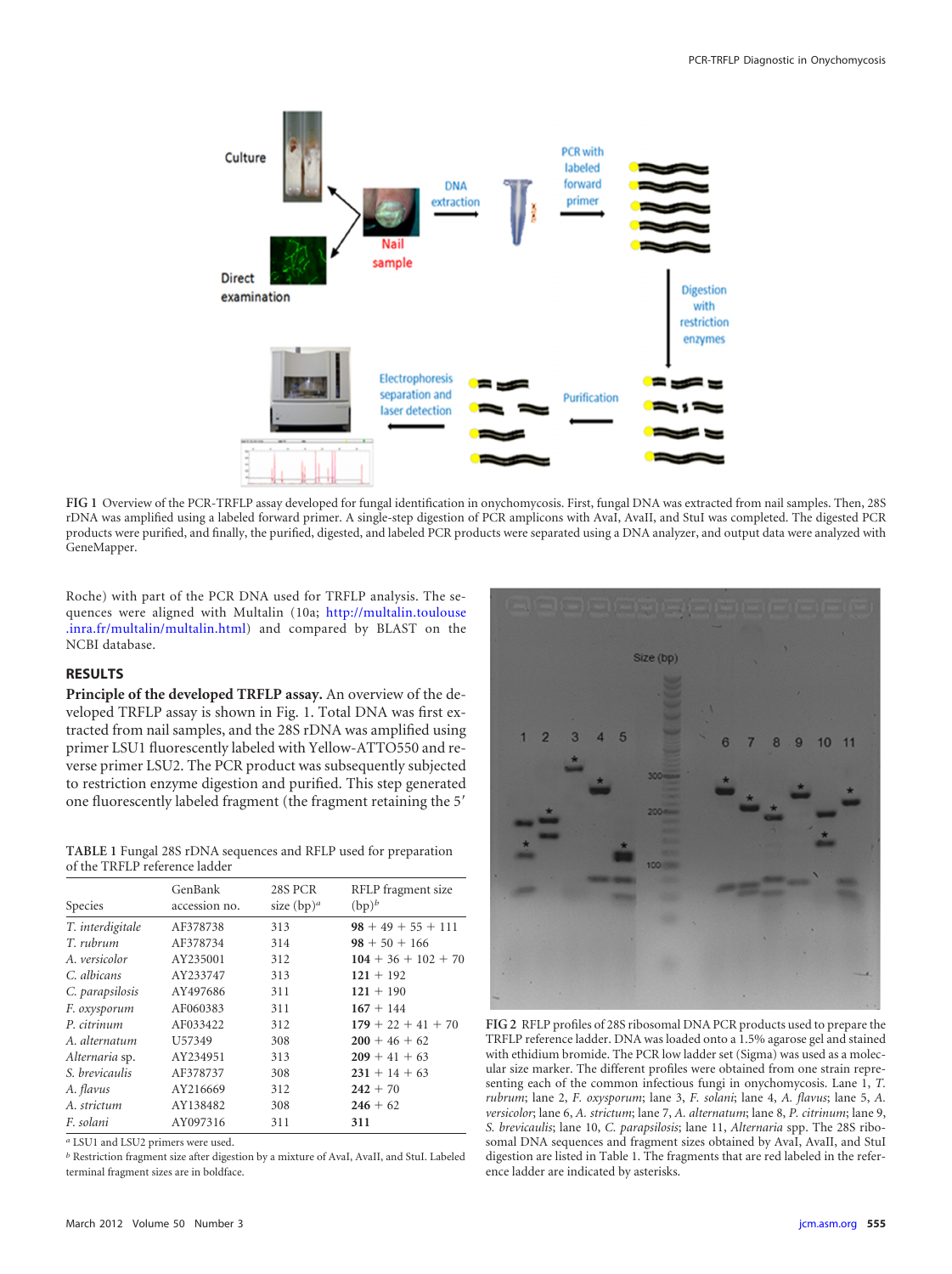

<span id="page-3-0"></span>**FIG 3** Identification of nail-infectious fungi in onychomycosis (panels 1 to 10) by TRFLP analysis. Fragments of the reference ladder were labeled with Red-ATTO565 (red). Fragments used to discriminate infectious fungi in onychomycosis by TRFLP analysis were labeled with Yellow-ATTO550 (black). Eleven fungi were discriminated: Trichophyton spp., A. versicolor, Candida spp., F. oxysporum, P. citrinum, A. alternatum, Alternaria spp., S. brevicaulis, A. flavus, A. *strictum*, and *F. solani*. Mixed infections are highlighted by multiple peaks. Panels 9 and 10 are examples where the detected peak did not correspond to any of the peaks in the reference ladder. *Scytalidium* spp. and *Microascus* spp. were identified by sequencing of the amplicons.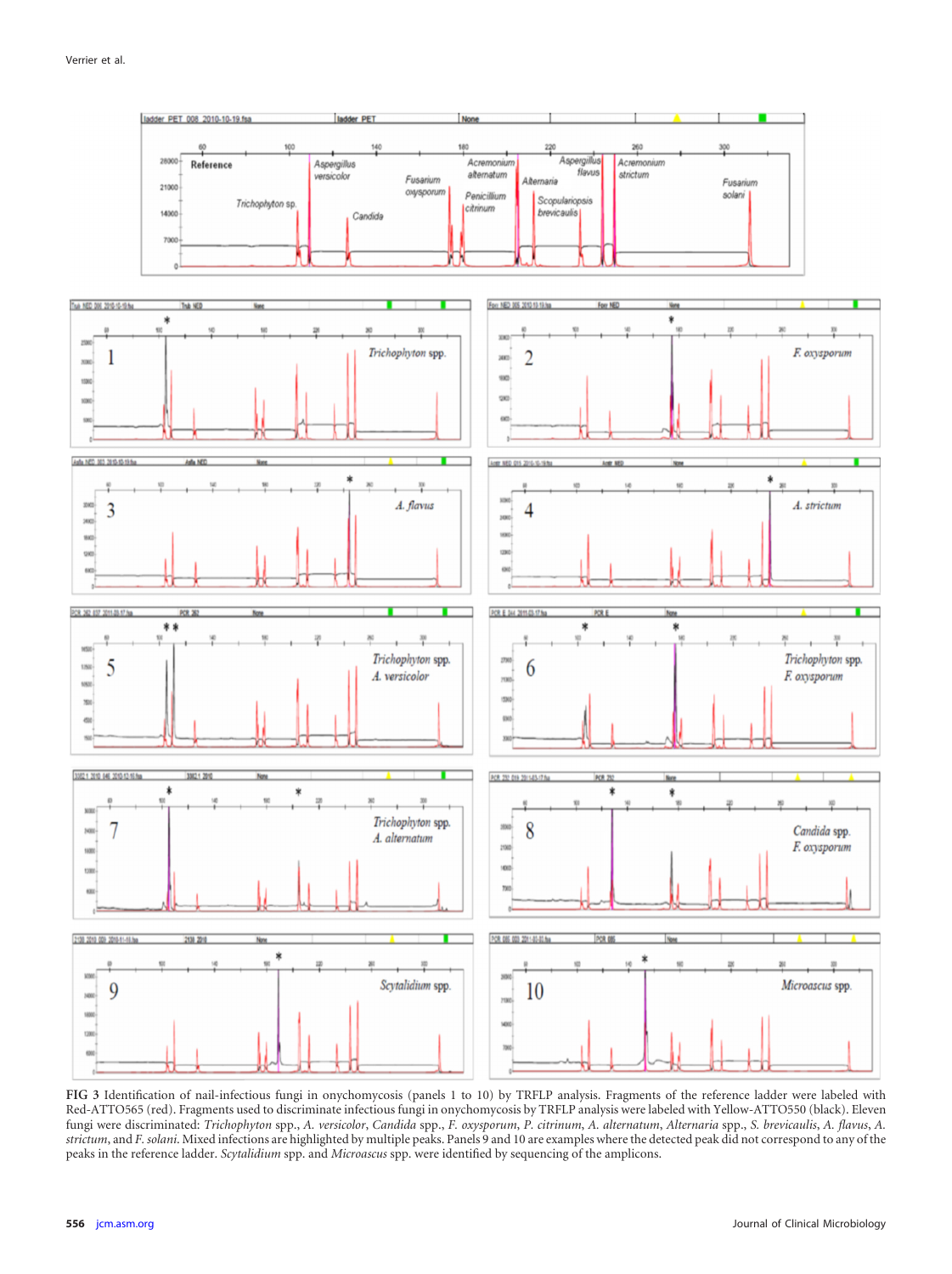label from the original primer) and other, nonlabeled fragments. The digested products were then separated by capillary electrophoresis and analyzed by laser detection (3730 DNA Analyzer; Applied Biosystems), together with a mixture of Red-ATTO565 fluorescently labeled terminal restriction products generated from a set of different fungi used as a reference (reference ladder). These fungi were those known to be possible infectious agents in onychomycosis. The output of the sequencer was a series of yellow peaks of various sizes and heights that represented the profile relative to the nail sample and a series of red peaks of comparable sizes and heights that represented the profile of the reference ladder. Nailinfectious fungi were identified by the superimposition of yellow peaks from the sample on red peaks from the ladder.

**Validation of the reference ladder with referenced strains.** The reference ladder was first tested to identify various fungal strains isolated from infected nails. Sixty-three isolates of 2 dermatophyte and 11 nondermatophyte species (*Trichophyton* spp. [*T. rubrum* and *T. interdigitale*], 14; *F. oxysporum*, 7; *F. solani*, 4; *A. versicolor*, 7; *A. flavus*, 4; *A. alternatum*, 3; *A. strictum*, 4; *Candida* spp. [*C. parapsilosis* and *C. albicans*], 6; *Alternaria* spp., 5; *P. citrinum*, 4; and *S. brevicaulis*, [5\)](#page-8-3) isolated from nail samples were used. The isolates were identified by superimposition between peaks from the reference ladder (red peaks) and the strain sample (black peaks) [\(Fig. 3\)](#page-3-0). The results agreed with the species identification obtained by sequencing of amplified 28S rDNA for all 63 isolates tested and therefore validated the use of the reference ladder to further identify infectious fungi in nail samples (see Table S1 in the supplemental material).

**Identification of fungi in onychomycoses by terminal restriction fragment length polymorphism analysis.** Using the designed TRFLP ladder, infectious fungi were identified in 624 nail samples that showed fungal elements by direct mycological examination (positive samples), and the results were compared to those of culture assays [\(Table 2](#page-5-0) and [Fig. 3\)](#page-3-0). *Trichophyton* spp. were identified as the single infecting fungal agent in 71 of 81 cases (88%) where either *T. rubrum* or *T. interdigitale* grew in cultures [\(Table](#page-5-0) [2, boldface\). Likewise,](#page-5-0) *Fusarium* spp., *Aspergillus* spp., *Acremonium* spp., *[Scopulariopsis](#page-5-0)* spp., *Penicillium* spp. and *Candida* spp. [were revealed in 76% \(38/50\), 39% \(11/28\), 80% \(4/5\), 50% \(5/](#page-5-0) [10\), 14% \(3/22\), and 59% \(26/44\) of cases, respectively, when](#page-5-0) these NDFs grew as single species in culture assays [\(Table 2,](#page-5-0) boldface). In some cases where a single fungus was recovered in culture, TRFLP results demonstrated the presence of 2, 3, or 4 fungal DNAs, one of which matched the agent recognized in the culture (mixed infections 1 to 20 in [Table 2\)](#page-5-0). The identified species are listed in Table S2 in the supplemental material.

Most often, a single infectious agent was found by TRFLP. However, in several cases, one agent was recovered in culture and a different agent was detected by TRFLP. For instance, *Trichophyton* spp. were detected in 4, 7, 1, 2, 12, and 4 cases when *Fusarium* spp., *Aspergillus* spp., *Acremonium* spp., *Scopulariopsis* spp., *Penicillium* spp., and *Candida* spp., respectively, grew as a single fungus in culture [\(Table 2,](#page-5-0) row 1, shaded cells). When *Alternaria* spp. were isolated in culture assays (19 cases), *Trichophyton* spp. were identified as the infectious agent in 15 cases [\(Table 2;](#page-5-0) see Table S2 in the supplemental material). *Alternaria* spp. were identified only once, but in a mixed infection with *Trichophyton* spp.

TRFLP was used to identify the infectious fungi in nails when other molds (i.e., species different from those used for the design of the ladder) grew in culture (64 cases) and when culture assays remained sterile (218 cases) [\(Table 2\)](#page-5-0). The analysis results revealed a prevalence of *Trichophyton* spp. with frequencies of 48% (31/64) and 55% (120/218). One NDF among *Fusarium* spp., *Acremonium* spp., *Aspergillus* spp., *S. brevicaulis*, *Penicillium* spp., *Candida* spp., and *Alternaria* spp. was clearly identified in 19% (12/64) and in 16% (34/218) of these cases [\(Table 2\)](#page-5-0). Altogether, 17 mixed infections with the aforementioned fungi were detected [\(Table 2,](#page-5-0) mixed infections 22 to 38). In total, infectious agents could be identified in 74% (162/218) of the cases where negative results were obtained by means of cultures.

Infectious fungi could not be identified in 74 of 624 cases (12%); either TRFLP results were not interpretable due to too much background noise or no peak was detected because of a failure in the PCR amplification. In these cases, retrospective investigations revealed that either direct mycological examination showed a small quantity of fungal elements or the assay had been performed using a small amount of nail sample.

**Mixed infections.** Two examples of TRFLP analysis results revealing two peaks and attesting to mixed infections are shown in [Fig. 3.](#page-3-0) When either *Trichophyton* spp., *Fusarium* spp., *Aspergillus* spp., *Acremonium* spp., *Scopulariopsis* spp., *Penicillium* spp., or *Candida* spp. grew as a single fungus in culture (81, 50, 28, 5, 10, 22, and 44 cases, respectively [\[Table 2\]](#page-5-0)), 20 cases of mixed infections (sorted mixed infections 1 to 20) were detected, representing 8% of the total of 240 cases. The ratio of mixed infections detected by TRFLP analyses was higher (16%) when two or more species grew in culture (14 cases among 83 nail samples) [\(Table 2;](#page-5-0) see Table S3 in the supplemental material). Only one species was identified by TRFLP analysis in 73% of these cases (61/83) using the reference ladder generated in this study.

After a 6-month period, TRFLP analysis was repeated for the cases where the agent identified by TRFLP was different from that identified in culture [\(Table 2,](#page-5-0) shaded cells) and the 52 cases of recorded mixed infections. We used the same stocks of DNA isolated from nail specimens, which were conserved at  $-20^{\circ}$ C. The results were confirmed, with the exception of 6 cases of mixed infections, where one signal was lost. The reproducibility of the analyses permitted us to rule out exogenous contamination in most cases. Discrepancies in the 6 cases of mixed infections may also be explained by long-term conservation of DNA.

**Identification of other infectious fungi in onychomycoses and completion of markers in the reference ladder.** Further investigation was performed using DNA extracted from 42 samples where the infectious species remained unidentified, as the detected peak in TRFLP analysis did not correspond to any of the peaks in the reference ladder [\(Table 2](#page-5-0) and [Fig. 3;](#page-3-0) see Table S3 in the supplemental material). Twenty-four of these 42 samples showed a single species, and 18 samples were from the 52 samples in which mixed infections were detected. Sequencing of amplified 28S rDNA allowed identification of *Scytalidium* spp. and *Microascus* spp. (teleomorphs of *Scopulariopsis* spp. non-*brevicaulis*), as the single infectious agent in four and two onychomycoses, respectively. Although *Scytalidium* spp. are commonly reported as etiological agents in onychomycoses, this was the first time the fungus had ever been reported as an infectious agentin Switzerland.On the other hand,*Microascus cirrosus*had previously been reported as an infectious agent in onychomycoses [\(14\)](#page-8-32). A unique identification was obtained in 12 cases [\(Table 3\)](#page-6-0). The species could not be identified by sequencing in 24 cases. In 5 cases, the amount of DNA was too small. In 19 cases, the sequencing trace files were not readable because of superimposition of sequences in-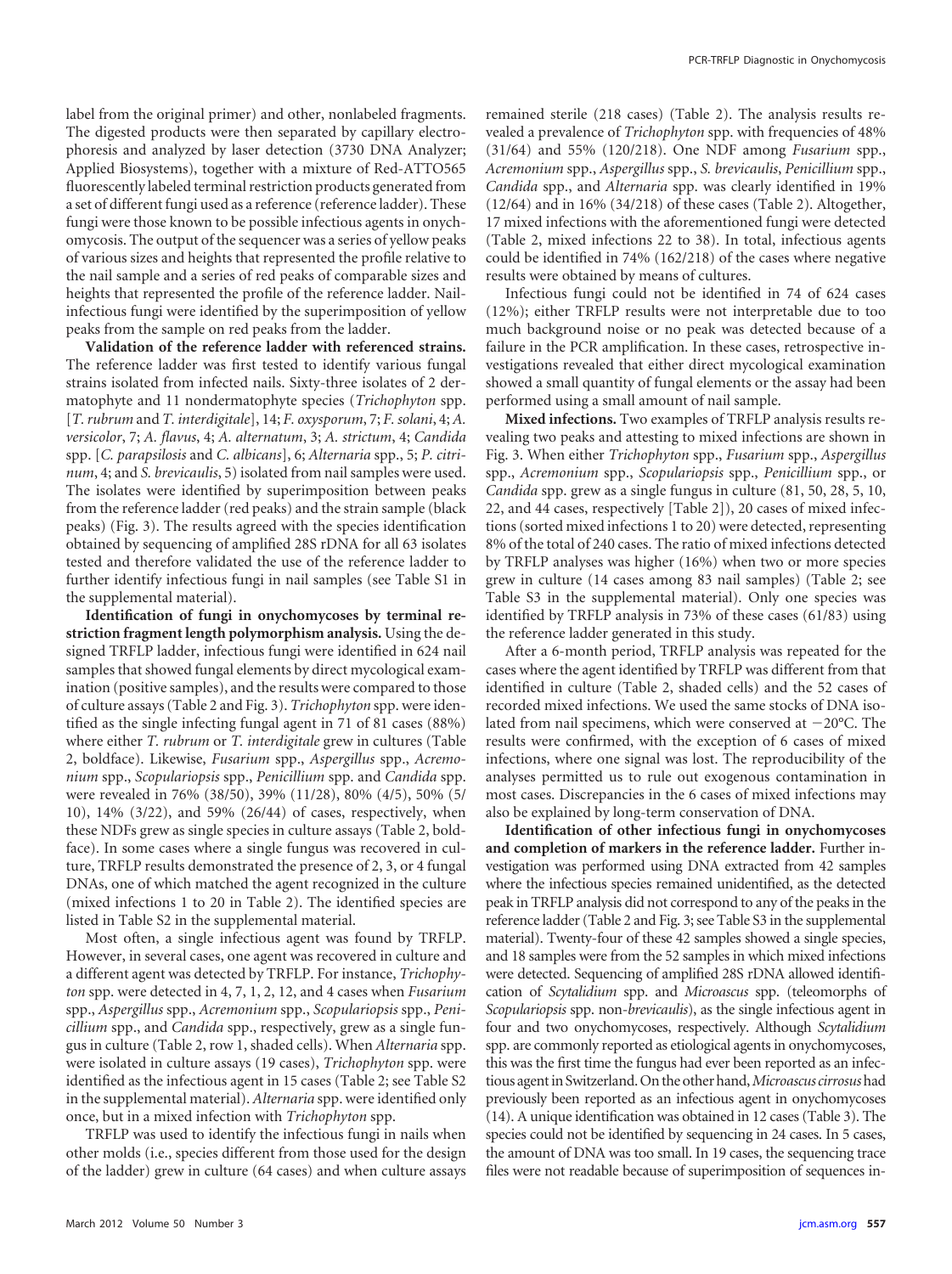|                                                                                                                                                                                                                                | Culture identification result (no.) |                  |                     |                         |                               |                         |                                                        |                                |                                            |              |                  |                 |
|--------------------------------------------------------------------------------------------------------------------------------------------------------------------------------------------------------------------------------|-------------------------------------|------------------|---------------------|-------------------------|-------------------------------|-------------------------|--------------------------------------------------------|--------------------------------|--------------------------------------------|--------------|------------------|-----------------|
| identification result<br>PCR-TRFLP                                                                                                                                                                                             | Trichophyton<br>spp.                | Fusarium<br>spp. | Aspergillus<br>spp. | Acremonium<br>spp.      | Scopulariopsis<br>brevicaulis | Penicillium<br>citrinum | C. parapsilosis <sup>b</sup><br>albicans or<br>Candida | Curvularia<br>Alternaria<br>öľ | filamentous<br>fungi <sup>c</sup><br>Other | Sterile      | culture<br>Mixed | Total           |
| Trichophyton spp.                                                                                                                                                                                                              | $\overline{z}$                      | 4                |                     |                         | $\sim$                        | 12                      | 4                                                      | 15                             | 31                                         | 120          | $\ddot{4}$       | 311             |
| $F$ . $o$ ху<ротит                                                                                                                                                                                                             |                                     | ಸ                |                     |                         |                               |                         |                                                        |                                |                                            | ∞            |                  | 45              |
| F. solani                                                                                                                                                                                                                      |                                     |                  |                     |                         |                               |                         |                                                        |                                | $\mathbf{C}$                               | $\sqrt{2}$   | $\epsilon$       | $\overline{17}$ |
| A. versicolor                                                                                                                                                                                                                  |                                     |                  |                     |                         |                               |                         |                                                        |                                | 3                                          | $\infty$     |                  | 24              |
| A. flavus                                                                                                                                                                                                                      |                                     |                  |                     |                         |                               |                         |                                                        |                                |                                            | 4            |                  | $\circ$         |
| A. alternatum                                                                                                                                                                                                                  |                                     |                  |                     | $\overline{\mathbf{c}}$ |                               |                         |                                                        |                                | $\mathcal{L}$                              | $\sim$       |                  | $\equiv$        |
| A. strictum                                                                                                                                                                                                                    |                                     |                  |                     | 2                       |                               |                         |                                                        |                                |                                            |              |                  | $\mathfrak{m}$  |
| S. brevicaulis                                                                                                                                                                                                                 |                                     |                  |                     |                         | S                             |                         |                                                        |                                |                                            |              |                  | $\circ$         |
| P. citrinum                                                                                                                                                                                                                    |                                     |                  |                     |                         |                               | 3                       |                                                        |                                |                                            |              |                  |                 |
| Candida spp.                                                                                                                                                                                                                   |                                     |                  |                     |                         |                               |                         | 26                                                     |                                | $\mathfrak{g}$                             | 5            | г                | ⋥               |
| Alternaria or                                                                                                                                                                                                                  |                                     |                  |                     |                         |                               |                         |                                                        | $\circ$                        |                                            |              |                  |                 |
| Curvularia                                                                                                                                                                                                                     |                                     |                  |                     |                         |                               |                         |                                                        |                                |                                            |              |                  |                 |
| Mixed infection                                                                                                                                                                                                                | $5(1-5)$                            | $4(6-9)$         | 2(10, 11)           | $\circ$                 | $1\ (12)$                     | 1(13)                   | $7(14-20)$                                             | 1(21)                          | $9(22 - 30)$                               | $8(31 - 38)$ | $14(39 - 52)$    | 52              |
| with species                                                                                                                                                                                                                   |                                     |                  |                     |                         |                               |                         |                                                        |                                |                                            |              |                  |                 |
| identified in                                                                                                                                                                                                                  |                                     |                  |                     |                         |                               |                         |                                                        |                                |                                            |              |                  |                 |
| cultures <sup>d</sup>                                                                                                                                                                                                          |                                     |                  |                     |                         |                               |                         |                                                        |                                |                                            |              |                  |                 |
| TRFLP ladder <sup>e</sup><br>Fungi not in the                                                                                                                                                                                  |                                     |                  |                     |                         |                               |                         |                                                        |                                | 5                                          | Ò            |                  | 24              |
| Negative result                                                                                                                                                                                                                |                                     |                  |                     |                         |                               | $\sim$                  |                                                        | $\sim$                         | $\overline{ }$                             | 47           | 4                | 74              |
| Total                                                                                                                                                                                                                          | $\overline{8}$                      | 50               | 28                  | $\sqrt{2}$              | $\overline{a}$                | $\frac{22}{18.18}$      | 44                                                     | $\overline{19}$                | 64                                         | 218          | 83               | 624             |
| Result identity (%) <sup>g</sup>                                                                                                                                                                                               | 93.83                               | 84.00            | 46.43               | 80.00                   | 60.00                         |                         | 75.00                                                  | 5.26                           | 81.25                                      | 78.44        |                  |                 |
| a All specimens were from abnormal nails that were positive by direct mycological examination. The shaded cells represent discrepancies between the culture result and the PCR-TRFLP result (the agent identified in culture w |                                     |                  |                     |                         |                               |                         |                                                        |                                |                                            |              |                  |                 |
| detected by TRFLP analysis). Boldface indicates identification of single infecting species in culture assays.                                                                                                                  |                                     |                  |                     |                         |                               |                         |                                                        |                                |                                            |              |                  |                 |
| <sup>b</sup> All the cases where <i>Candida</i> spp. were detected were nail infections without paronychias.                                                                                                                   |                                     |                  |                     |                         |                               |                         |                                                        |                                |                                            |              |                  |                 |
| " A fungus not in the ladder was cultured.                                                                                                                                                                                     |                                     |                  |                     |                         |                               |                         |                                                        |                                |                                            |              |                  |                 |

TABLE 2 PCR-TRFLP identification of fungi in onychomycosis in comparison to culture results<sup>a</sup> **TABLE 2** PCR-TRFLP identification of fungi in onychomycosis in comparison to culture results*a*

<span id="page-5-0"></span>

**558** [jcm.asm.org](http://jcm.asm.org) Journal of Clinical Microbiology

TRFLP detected both the agent identified in culture and another agent. Identified species are listed in Table S2 in the supplemental material. The ID numbers of the sorted mixed infections are in parentheses.

*de*

Fungi further identified by 28S rDNA sequencing are listed in Table 3.

*f* No peak was detected by TRFLP analysis.

*g* Percentages of the cases where the fungus identified by TRFLP (as a single agent or in mixed infections) corresponded to the fungus identified in culture.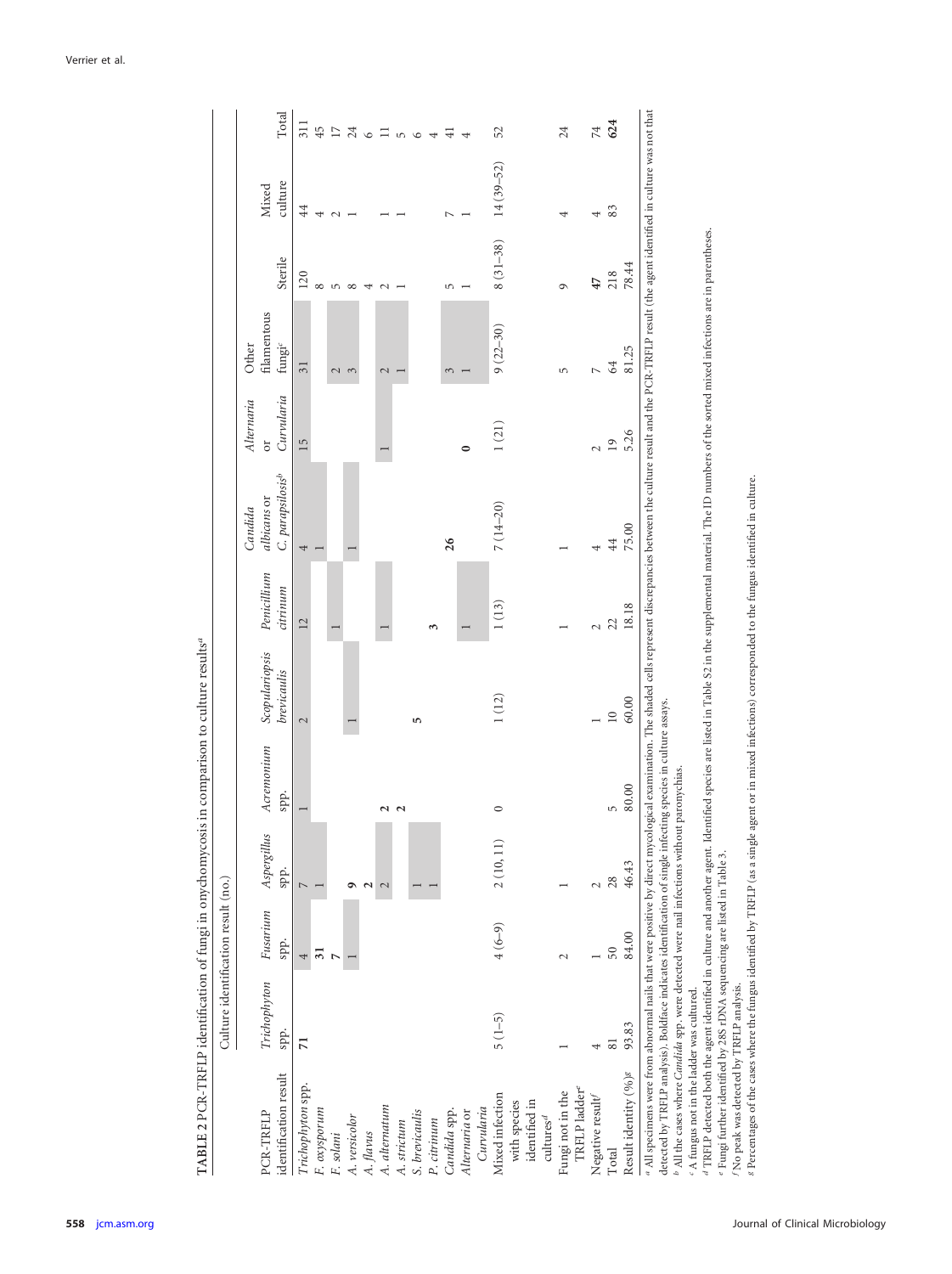#### <span id="page-6-0"></span>**TABLE 3** Infectious fungi not identified by TRFLP analysis using the prepared reference ladder*<sup>a</sup>*

|                                                  |                                                                |                   |                                                        | Corresponding<br>GenBank |
|--------------------------------------------------|----------------------------------------------------------------|-------------------|--------------------------------------------------------|--------------------------|
| Culture <sup>a</sup>                             | TRFLP identification <sup>b</sup>                              | Peak size (bp)    | Identification by 28S rDNA sequencing                  | accession no.            |
| T. rubrum                                        | Trichophyton spp. $+$ Candida spp. $+$ A.<br>$alternatum + ND$ | 115.67            | Superimposed sequences on sequencing                   |                          |
| T. interdigitale + Aspergillus<br>$spp. +$ molds | $Trichophy$ ton spp. $+$ ND                                    | 146.28            | Superimposed sequences on sequencing                   |                          |
| Sterile                                          | ND.                                                            | 146.38            | Eurotium amstellodami                                  | AY213699                 |
| Alternaria spp. + Fusarium<br>spp.               | A. versicolor + ND                                             | 146.44            | Superimposed sequences on sequencing                   |                          |
| Sterile                                          | ND                                                             | 152.89            | Microascus desmosporus (= cirrosus)                    | AF400861                 |
| Molds                                            | ND                                                             | 153.15            | Microascus cinereus                                    | AF400859                 |
| Molds                                            | ND                                                             | 184.64            | Macrovalsaria megalospora                              | FJ215701                 |
| Molds                                            | ND                                                             | 184.68            | Massarina corticola                                    | FJ795448                 |
| Fusarium spp.                                    | ND                                                             | 185.33            | Too little DNA for sequencing                          |                          |
| Sterile                                          | ND                                                             | 186.18            | Pleurophoma pleurospora                                | EU754200                 |
| $\text{Molds} + \text{P.}$ citrinum              | $Trichophy$ ton spp. $+$ ND                                    | 186.57            | Superimposed sequences on sequencing                   |                          |
| T. soudanense                                    | ND                                                             | 188.4             | Cladosporium spp.                                      | HQ026794                 |
| Candida spp.                                     | ND                                                             | 188.44            | Too little DNA for sequencing                          |                          |
| Molds                                            | ND                                                             | 188.84            | Scytalidium spp.                                       | EF585552                 |
| P. citrinum                                      | ND                                                             | 188.84            | Scytalidium spp.                                       | DQ377925                 |
| $Molds + P.$ citrinum                            | ND                                                             | 188.86            | Scytalidium spp.                                       | DO377925                 |
| Molds                                            | ND                                                             | 188.88            | Scytalidium spp.                                       | DQ377925                 |
| Trichosporon + Sterile                           | $Trichophy$ ton spp. $+$ ND                                    | 203.69            | Superimposed sequences on sequencing                   |                          |
| Candida spp.                                     | Candida spp. $+$ ND                                            | 207.5             | Superimposed sequences on sequencing                   |                          |
| Fusarium spp.                                    | ND                                                             | 208.65            | Epicoccum nigrum                                       | HQ691437                 |
| Aspergillus spp.                                 | Candida spp. $+$ ND                                            | 208.97            | Superimposed sequences on sequencing                   |                          |
| Sterile                                          | ND                                                             | 247.33            | Pseudallescheria boydii or Scedosporium<br>prolificans | AB363763 or<br>AF027679  |
| P. citrinum                                      | ND                                                             | 253.28            | Cochliobolus spp.                                      | AF163979                 |
| Sterile                                          | ND                                                             | 253.47            | Xenostigmina zilleri                                   | FJ839676                 |
| Sterile                                          | ND                                                             | 263.77            | Too little DNA for sequencing                          |                          |
| Sterile                                          | Candida spp. $+$ ND                                            | 263.83            | Superimposed sequences on sequencing                   |                          |
| Candida spp. $+$ Fusarium spp.                   | Trichophyton spp. $+$ Candida spp. $+$ ND                      | 263.84            | Superimposed sequences on sequencing                   |                          |
| T. rubrum                                        | $Trichophy$ ton spp. $+$ ND                                    | 287.74            | Superimposed sequences on sequencing                   |                          |
| Sterile                                          | ND                                                             | 292.38            | Too little DNA for sequencing                          |                          |
| Candida spp.                                     | A. versicolor + Candida spp. $+$ ND                            | 293.27            | Superimposed sequences on sequencing                   |                          |
| Sterile                                          | ND                                                             | 313.95            | Albonectria rigidiuscula                               | HM042412                 |
| Sterile                                          | ND                                                             | 314.01            | Too little DNA for sequencing                          |                          |
| Scedosporium spp.                                | ND                                                             | 314.21            | Arthroderma multifidum                                 | AB359438                 |
| Geotrichum spp.                                  | $Trichophy$ ton spp. $+$ ND                                    | 314.22            | Superimposed sequences on sequencing                   |                          |
| Molds                                            | Alternaria spp./Curvularia spp. + ND                           | 314.24            | Superimposed sequences on sequencing                   |                          |
| Molds                                            | A. alternatum + ND                                             | 314.86            | Candida guilliermondii                                 | HM771258                 |
| Mucor spp.                                       | Mucor spp.?                                                    | 316.23            | No correct identification by sequencing                |                          |
| Molds                                            | $Trichophy$ ton spp. $+$ ND                                    | 317.38            | Superimposed sequences on sequencing                   |                          |
| Candida spp.                                     | Candida spp. $+$ ND1 $+$ ND2                                   | $150 + 292.23$    | Superimposed sequences on sequencing                   |                          |
| Molds                                            | Trichophyton spp. + Alternaria spp./                           | $188.3 + 255.2$   | Superimposed sequences on sequencing                   |                          |
|                                                  | Curvularia spp. $+$ ND                                         |                   |                                                        |                          |
| Candida spp. $+$ P. citrinum                     | ND                                                             | $188.52 + 314.63$ | Superimposed sequences on sequencing                   |                          |
| $\text{Molds} + \text{Candida spp.}$             | Candida spp. $+$ ND                                            | $188.74 + 223.23$ | Superimposed sequences on sequencing                   |                          |

*a* Identification results were obtained by sequencing 28S rDNA amplicons. Sterile, negative result in culture.

*b* ND, other fungi.

dicative of mixed infections. As *Scytalidium* spp. and *Microascus*spp. were identified more than once and are known to be potential infectious agents in onychomycosis, the reference ladder was completed with labeled DNA from these fungi for their detection in future samples.

**TRFLP analysis of nail samples showing negative results by direct examination.** Fifty-five abnormal nail samples with negative direct examination results were analyzed by the method described here and were used as negative controls (data not shown). No peak

was detected in 47 cases (85%). *Trichophyton* spp.,*Candida* spp., and *Acremonium* spp. were identified in five, one, and two cases, respectively. Twenty nail scrapings from healthy patients were also tested, and all gave a negative result with the TRFLP assay.

## **DISCUSSION**

The TRFLP technique was first used to study complex communities of bacteria by taking advantage of variations in their 16S rDNA. In the present study, a similar approach was adopted, and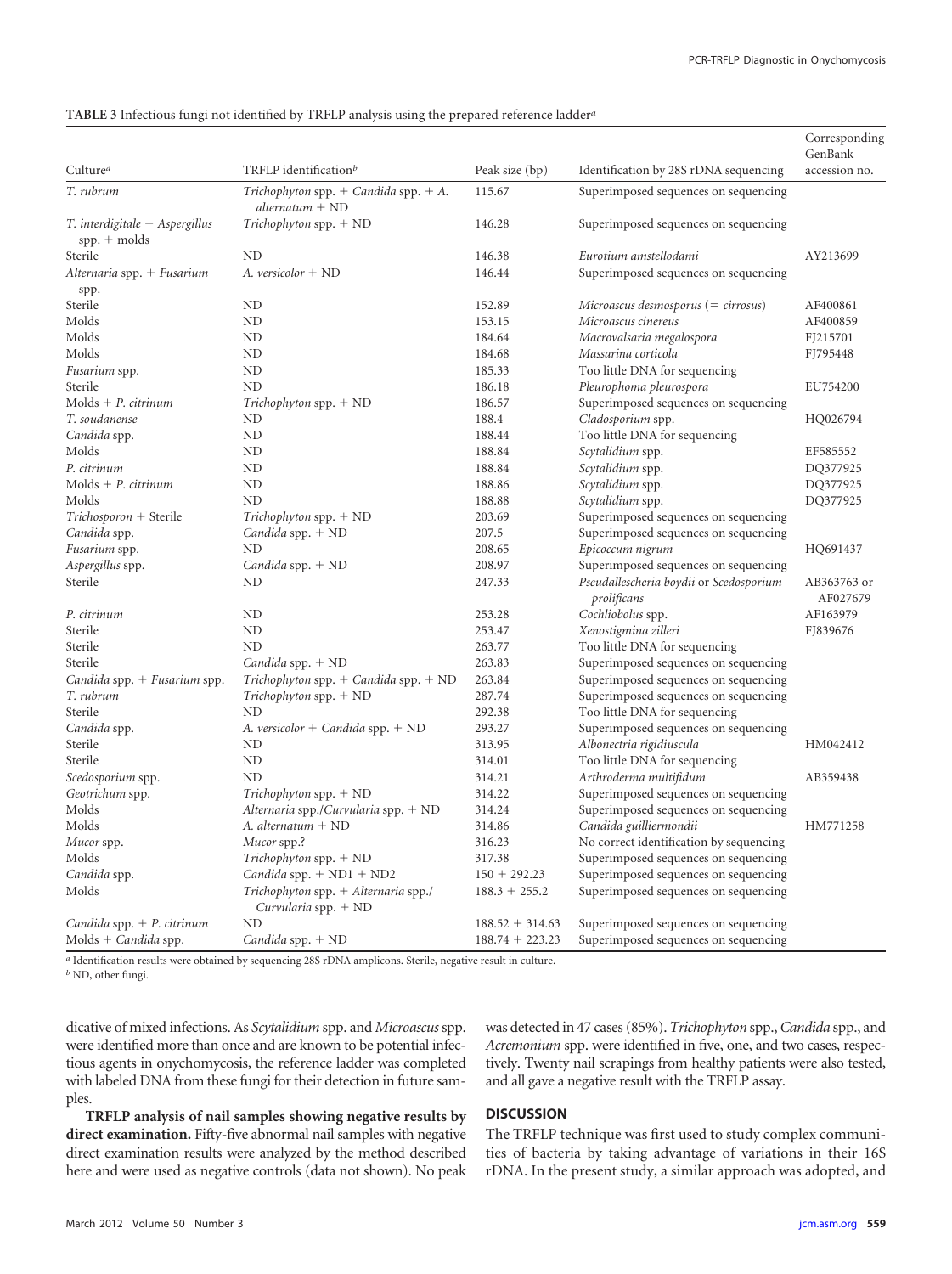TRFLP analysis was used to identify infectious fungi based on differences in their 28S rDNA amplicons. Other DNA sequences, such as that of the chitin synthase 1 gene or small ribosomal subunit 18S rRNA, were successfully used for fungal species delineation and identification [\(7,](#page-8-33) [27,](#page-8-16) [28\)](#page-8-34). The polymorphism of the internal transcribed spacers (ITS) of ribosomal DNA regions (ITS1 and ITS2) flanking the DNA sequence composing the 5.8S rDNA is the most discriminating tool for distinguishing different fungi [\(1\)](#page-8-7). ITS sequences have been used in previous studies for the identification of dermatophytes by RFLP [\(11,](#page-8-35) [41\)](#page-8-36). However, the 320-bp 28S rDNA sequence was found to be more sensitive and suitable, as well as sufficient to routinely identify isolates from nails with high sensitivity, at least to the genus level. The TRFLP assay does not allow the identification of dermatophytes to the species level, but in practice, identifying the genus to which an infecting fungus belongs is what is most relevant for the dermatologist with respect to onychomycosis. The two anthropophilic species *T. rubrum*and *T. interdigitale* are the causes of 99% of tinea unguium [\(22,](#page-8-37) [31,](#page-8-38) [35,](#page-8-39) [37\)](#page-8-40), and both species respond well to standard treatment with azoles and terbinafine, whereas special treatments may need to be prescribed for NDF onychomycosis [\(4\)](#page-8-5). In other tinea infections, in particular tinea capitis, the treatment sometimes varies, depending on the species involved, and therefore, only in these cases would species determination be of any use.

The clinical sensitivity of the assay for identifying, at least to the genus level, infectious fungi in samples positive by direct mycological examination was 84% (526/624). The results of fungal identification obtained by the TRFLP assay described here are representative of the fungal community in the whole nail sample. In contrast, only a small part of the nail sample is seeded on an agar medium surface in culture assays. This may explain many of the discrepancies between culture and TRFLP analysis results. The reproducibility of results obtained for nail specimens in which mixed infections were detected allows one to rule out exogenous contamination.

TRFLP fungal identifications were performed using a 20- to 100-mg nail sample, provided that more than rare spores or/and filaments were detected by direct mycological examination. Failure of fungal identification occurred when the sample revealed a small quantity of fungal elements by direct mycological examination. During the development of the assay and preparation of the reference ladder, the lower limit of DNA that could be detected by the DNA analyzer (analytical sensitivity) for each species was found to be 7.5 ng.

No false positive was observed with nail scrapings from healthy individuals without suspected mycosis. In contrast, 10 positive samples were observed in a group of 55 abnormal nails that were negative by direct mycological examination (18%). However, in the samples where a fungal species can be identified, the diagnosis of a fungal infection should be confirmed with a second independent sampling. The detection of the same fungus by TRFLP should exclude accidental occurrence of NDF in the first nail sampling. In addition, new direct mycological examination may clarify a doubtful situation.

In this study, 174 (27%) of the 640 identified samples were NDF (not including mixed infections or undetermined species). This ratio is comparable to that revealed in a previous study using a PCR-RFLP assay [\(5\)](#page-8-3). In the last decade, we observed an increasing prevalence of *Fusarium* spp. and *Acremonium* spp. in onychomycoses. The frequency of *Fusarium* isolates from nails is now

reaching 15% of that of dermatophytes in our records from 2005 to 2010. As *Fusarium* spp. and NDF appear to be insensitive to standard systemic treatments with terbinafine and azoles, a reliable diagnosis of NDF from the laboratory allows the practitioner to tailor therapy as needed.

The PCR-TRFLP assay we describe here shows several improvements in comparison to PCR-RFLP assays using agarose gel electrophoresis.

First, the infectious agents can be precisely identified at least to the genus or the species level using a one-step digestion protocol. The results are easy to read and interpret by simply searching for peak superimposition.

Second, in the case of mixed infections, more than one infectious agent can be unambiguously identified. Different infectious fungi simultaneously appear as distinct peaks in a diagram (peak profile). Sequencing of 28S rDNA amplified from genomic DNA extracted from a mixture of 2 different fungi generates trace files that are not readable and are not suitable for fungal identification. Using conventional RFLP agarose gel methods, it is often difficult to interpret band profiles relating to more than one species in a nail sample. As mixed infections are detected in roughly 10% of onychomycoses (8% [52/624] in the present study), TRFLP analysis is ideally suited to this kind of analysis.

Third, PCR-TRFLP analysis allows the identification of new infectious agents. The reference ladder can be continuously upgraded with new species markers as they are discovered. From the results of this study, it could be updated for further analyses with markers for *Scytalidium* spp. and *Microascus* spp., which were detected in five and two cases, respectively. We are now able to identify 15 infectious agents that were found to be in more than 85% (530/624) of the samples at the genus or species level. Other fungi were detected in 3% of the cases. The names of these fungi (12 species identified only once [\[Table 3\]](#page-6-0)) were recorded in our data bank for the possible inclusion of a corresponding new marker in the reference ladder if one of these fungi is repeatedly identified in the future.

The PCR-TRFLP assay described here is simple, reliable, and suitable for dermatology laboratories provided that enough nail material is collected for analysis. In practice, we are using TRFLP for fungal identification and not for the clinical diagnosis of an onychomycosis, which is based on a positive direct mycological examination in an abnormal nail. The cost for a complete TRFLP assay, including DNA extraction, PCR with labeled primer, digestion, purification, and loading on a DNA analyzer, is approximately  $\epsilon$ 10. This is a higher price than for culture ( $\epsilon$ 2) or RFLP assay  $(68)$ , but it is counterbalanced by the higher efficiency and sensitivity of the TRFLP method [\(32\)](#page-8-4). Despite the higher cost, PCR methods are appropriate for routine onychomycosis diagnosis because of the high frequency of NDF and the commonly problematic interpretation of culture results. Automation of the technique can contribute to lowering the price and is under way using an automated DNA extraction system, PCR, digestion of PCR products, and their purification in 96-well microplates.

### **ACKNOWLEDGMENTS**

We thank Massimo Lurati and Helena Clayton for critical review of the manuscript and assistance with the English and Christophe Chapard and Christophe Zaugg for helpful discussion.

This work was supported by the Swiss National Foundation for Scientific Research, grant CRSII3\_127187.